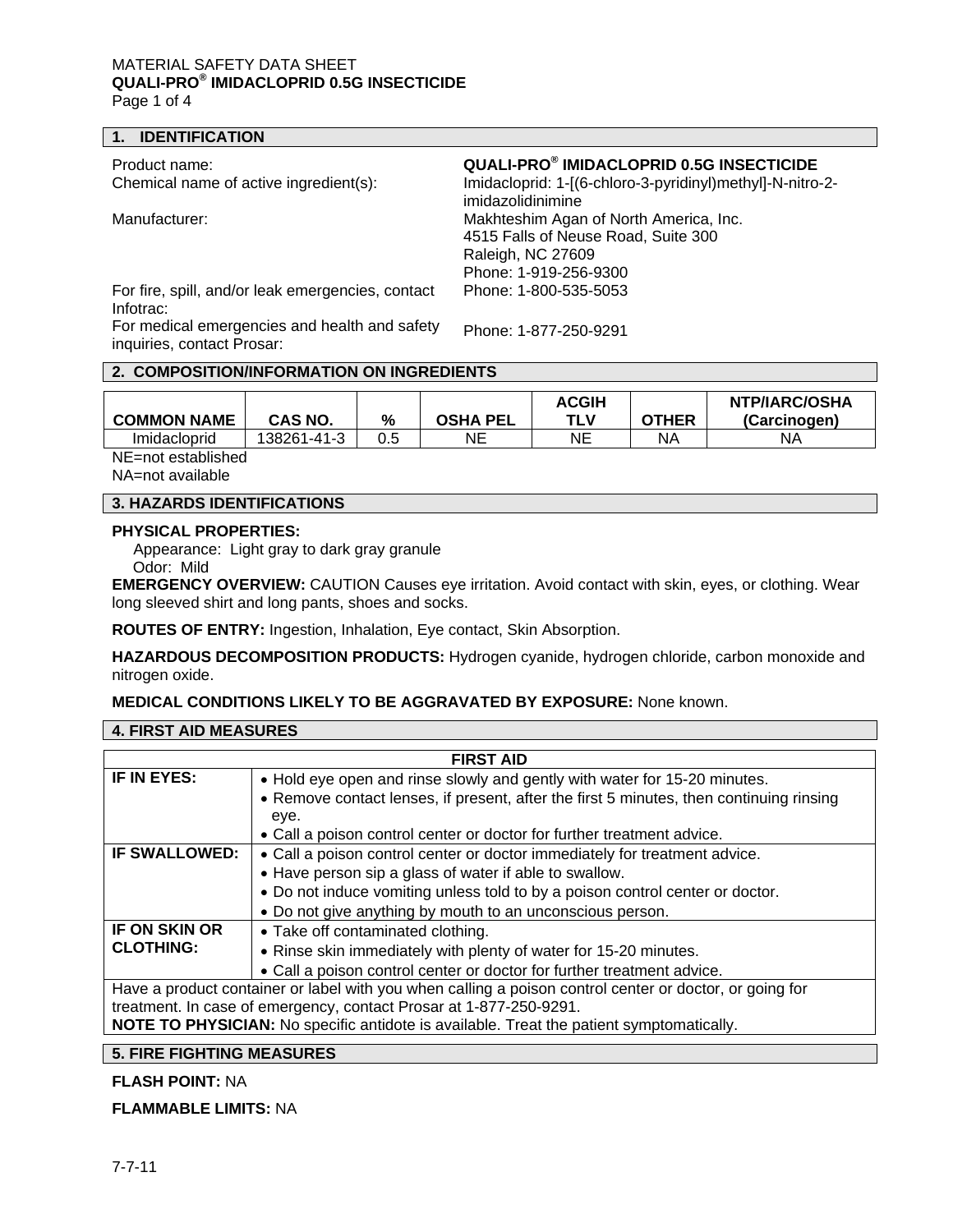#### MATERIAL SAFETY DATA SHEET **QUALI-PRO® IMIDACLOPRID 0.5G INSECTICIDE**  Page 2 of 4

**EXTINGUISHING MEDIA:** Foam, dry chemical, carbon dioxide or water spray.

**HAZARDOUS DECOMPOSITION PRODUCTS:** Hydrogen cyanide, hydrogen chloride, carbon monoxide and nitrogen oxide.

## **UNUSUAL FIRE AND EXPLOSION HAZARDS:** None

**FIRE-FIGHTING PROCEDURES:** Keep out of smoke. Fight fire from upwind position. Cool closed containers exposed to fire with water spray. Dike area to prevent runoff and contamination of water sources. Equipment or materials involved in pesticides fire may become contaminated.

**FIREFIGHTING EQUIPMENT:** Self-contained breathing apparatus with full face piece.

## **6. ACCIDENTAL RELEASE MEASURES**

**ACTION TO TAKE FOR SPILLS/LEAKS:** Keep unauthorized people away. Isolate hazard area. Avoid contact with spilled product or contaminated surfaces. Avoid dust formation. Avoid breathing dust. Avoid contact with skin and eyes. Use recommended protective equipment while carefully sweeping up spilled material. Place in covered container for reuse or disposal. Scrub contaminated area with soap and water. Rinse with water. Use dry absorbent material such as clay granules to absorb and collect wash solution for proper disposal. Contaminated soil may have to be removed and disposed. Do not allow material to enter streams, sewers, or other waterways.

## **7. HANDLING AND STORAGE**

Do not contaminate water, food, or feed by storage or disposal.

**PRECAUTIONS TO BE TAKEN IN HANDLING:** Handle and open container in a manner as to prevent spillage. Avoid breathing dust or vapor. Avoid contact with skin, eyes and clothing. Remove and wash contaminated clothing before reuse. Wash thoroughly with soap and water after handling and before eating, drinking, chewing gum, or using tobacco.

**PRECAUTIONS TO BE TAKEN IN STORAGE**: Store in a cool, dry place and in such a manner as to prevent cross contamination with other pesticides, fertilizers, food, and feed. Store in original container and out of the reach of children, preferably in a locked storage area.

**STORAGE TEMPERATURE (MIN/MAX):** Normal ambient temperatures.

## **8. EXPOSURE CONTROLS/PERSONAL PROTECTION**

## **THE FOLLOWING RECOMMENDATIONS FOR EXPOSURE CONTROLS/PERSONAL PROTECTION ARE INTENDED FOR THE MANUFACTURE, FORMULATION, PACKAGING AND USE OF THIS PRODUCT.**

## **FOR COMMERCIAL APPLICATIONS AND/OR ON-FARM APPLICATIONS CONSULT THE PRODUCT LABEL.**

- Tightly fitting safety goggles
- Long-sleeved shirt, long pants and Shoes plus socks
- Suitable chemical resistant gloves
- When respirators are required, select NIOSH approved equipment based on actual or potential airborne concentrations and in accordance with the appropriate regulatory standards and/or industry recommendations.

Follow manufacturer's instructions for cleaning/ maintaining personal protective equipment, PPE. If no such instructions for washables, use detergent and hot water. Keep and wash PPE separately from other laundry.

## **EXPOSURE GUIDELINES:** Refer to Section 2.

**ENGINEERING CONTROLS:** Use adequate ventilation to minimize airborne concentrations of this material.

## **9. PHYSICAL AND CHEMICAL PROPERTIES**

**APPEARANCE:** Light gray to dark gray granule **ODOR:** Mild **FLASH POINT:** Not applicable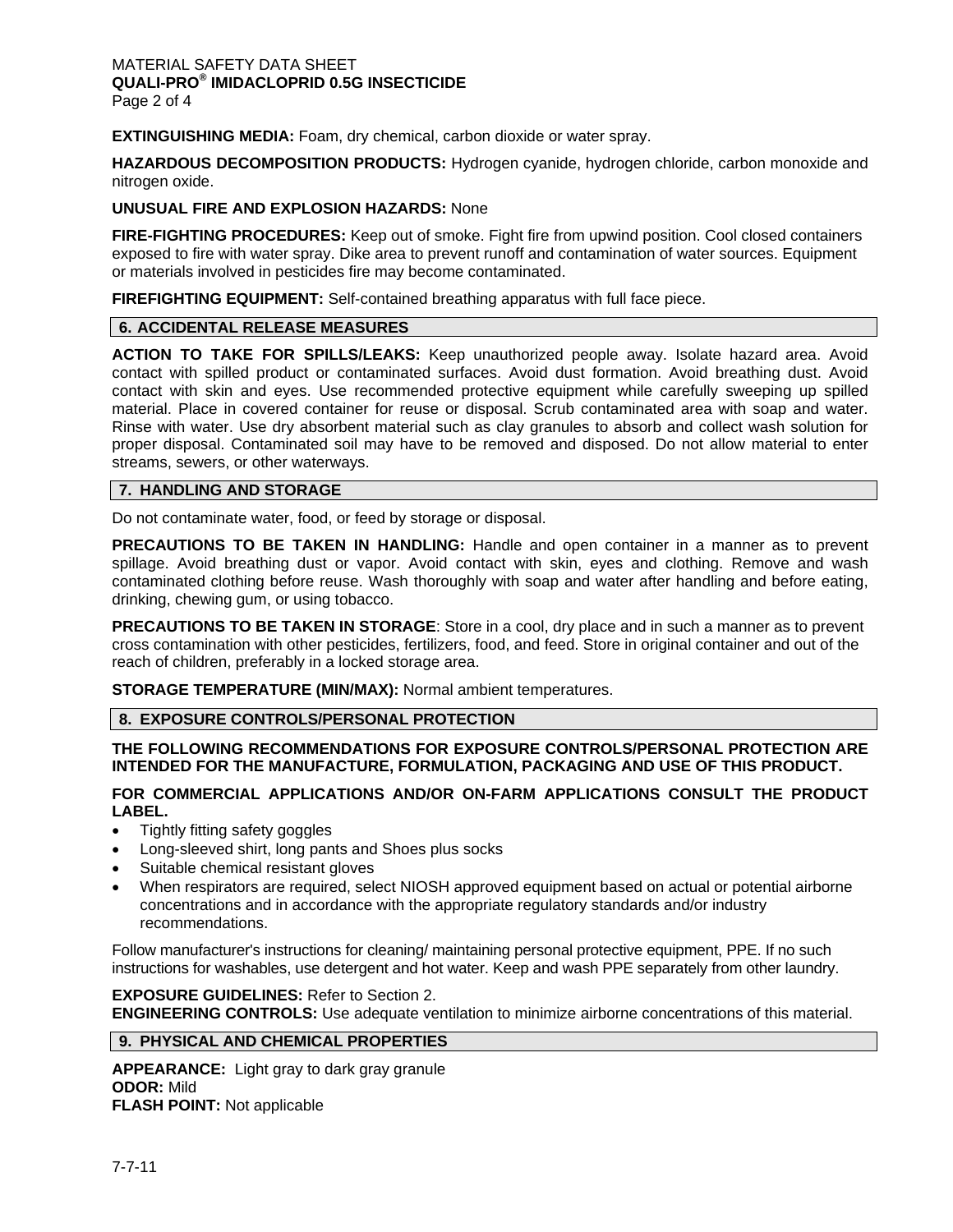#### MATERIAL SAFETY DATA SHEET **QUALI-PRO® IMIDACLOPRID 0.5G INSECTICIDE**  Page 3 of 4

**BULK DENSITY:** 1.13 g/cc (70 lb/ft<sup>3</sup>) at rood temperature **pH:** 8.78

## **10. STABILITY AND REACTIVITY**

**STABILITY:** Stable but may decompose if heated.

**MATERIALS TO AVOID:** None known.

**HAZARDOUS DECOMPOSITION PRODUCTS:** Hydrogen chloride, hydrogen cyanide and oxides of nitrogen and carbon.

**HAZARDOUS POLYMERIZATION:** Will not occur. **INSTABILITY CONDITIONS:** Extreme temperatures.

#### **11. TOXICOLOGICAL INFORMATION**

#### **ACUTE TOXICITY/IRRITATION STUDIES:**

Acute Oral LD50 (Rat): 4,820 mg/kg Acute Dermal LD50 (Rabbit): > 2,000 mg/kg Acute Inhalation LC50 (Rat): > 5.09 mg/L (4h) Eye Irritation (Rabbit): Mildly irritating Dermal Irritation (Rabbit): Non-irritating Dermal Sensitization (Guinea Pig): Not a sensitizer

**MUTAGENIC DATA:** No evidence of mutagenic effects during *in vivo* and *in vitro* assays. **ADDITIONAL DATA:** Not known to cause reproductive or birth defects at normal exposure levels.

### **12. ECOLOGICAL INFORMATION**

**ENVIRONMENTAL HAZARDS**: This product is highly toxic to aquatic invertebrates. Do not apply directly to water, or to areas where surface water is present or to intertidal areas below the mean high watermark. Do not contaminate water when disposing of equipment washwaters. This chemical demonstrates the properties and characteristics associated with chemicals detected in groundwater. The use of this chemical in areas where soils are permeable, particularly where the water table is shallow, may result in groundwater contamination.

## **13. DISPOSAL CONSIDERATIONS**

## **END USERS MUST DISPOSE OF ANY UNUSED PRODUCT AS PER THE LABEL RECOMMENDATIONS.**

Do not contaminate water, food, or feed by storage or disposal.

**PESTICIDE DISPOSAL:** Wastes resulting from the use of this product may be disposed of on site or at an approved waste disposal facility.

**CONTAINER DISPOSAL:** Dispose of product containers, waste containers, and residues according to label instructions and local, state, and federal health and environmental regulations.

### **14. TRANSPORT INFORMATION**

#### **DOT CLASSIFICATION:**

Not regulated

#### **INTERNATIONAL TRANSPORTATION**

**IMO (vessel):** Not regulated **IATA (air):** Not regulated

# **15. REGULATORY INFORMATION**

## **SARA TITLE III CLASSIFICATION:**

Section 302: Not applicable. Section 311/312: Acute health hazard (immediate) Section 313: Not applicable.

#### **CA PROPOSITION 65:** Not applicable.